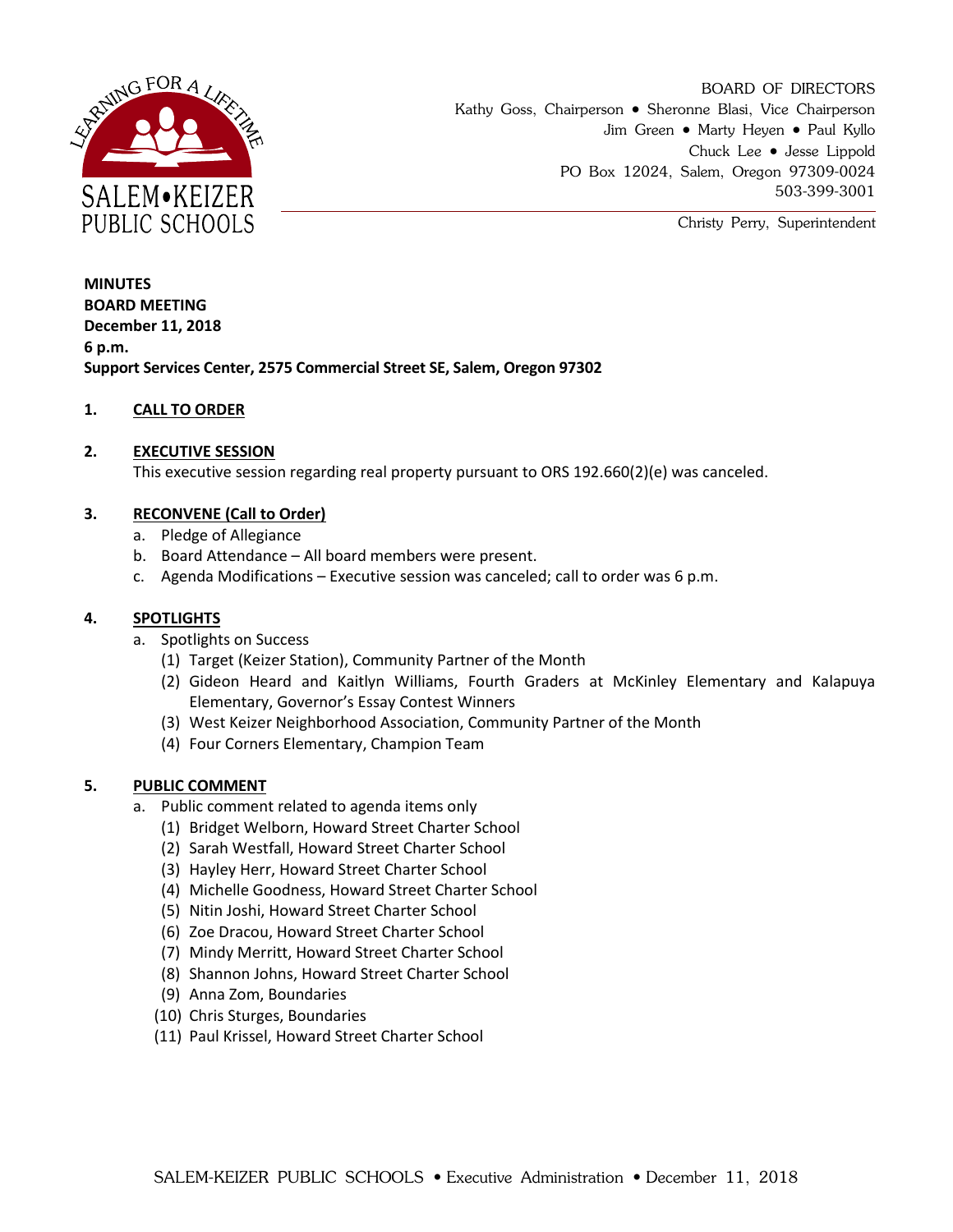### **6. ACTION ITEMS**

a. Approve Oregon School Boards Association (OSBA) Resolution to Amend OSBA's Bylaws Relating to Composition of the Board of Directors

Director Kyllo moved and Director Lippold seconded to approve the resolution. Director Green noted he would abstain due to a conflict of interest. The motion passed six to zero, with Director Green abstaining.

b. Approve Oregon School Boards Association (OSBA) Resolution to Adopt the 2019-20 Legislative Priorities and Policies as Recommended by the Legislative Policy Committee

Director Kyllo moved and Director Lippold seconded to approve the resolution. Director Green noted he would abstain due to a conflict of interest. The motion passed six to zero, with Director Green abstaining.

c. Approve Funding Modification to Howard Street Charter School Agreement

Christina Tracy, principal/teacher of Howard Street Charter School, and Eric Davis, treasurer of Howard Street Charter School, reviewed the proposal, specifically providing information regarding equity, diversity, and finances. Superintendent Perry spoke briefly to the specific funding request. The board asked clarifying questions, which HSCS staff addressed.

Director Heyen moved and Director Lippold seconded to approve the funding modification to the Howard Street Charter School Agreement, subject to contract language that is acceptable to the district to account for the legal issues the contract represents, and subject to board approval. There was discussion amongst the board regarding the motion. Paul Dakopolos, attorney for the district, also offered clarifying comments regarding the existing HSCS contract, as well as potential implications with future contracts.

Director Heyen offered an amended motion to provide 15% increase for the remainder of the current HSCS contract. Director Lippold seconded the amended motion. There was discussion amongst the board regarding the motion, with Paul Dakopolos, attorney for the district, offering clarifying comments.

The amended motion failed 4 to 3, with Directors Kyllo, Lee, Blasi, and Green voting no and Directors Heyen, Lippold, and Goss voting yes.

The original motion failed 6 to 1, with Directors Kyllo, Lee, Goss, Lippold, Blasi, and Green voting no and Director Heyen voting yes.

d. Approve Employment Contract Between Christy Perry and the Governing Board of Salem-Keizer School District 24J of Marion County, Oregon

Paul Dakopolos offered initial comments regarding the contract and reviewed the few changes in sections 1, 4, 11, and also language in section 21. Vice Chair Blasi noted she and Chair Goss negotiated the contract with the superintendent. Board members acknowledged Superintendent Perry for her leadership of our district.

Director Green moved and Director Lee seconded to approve the superintendent's contract. The motion passed 6 to 1, with Director Kyllo voting no.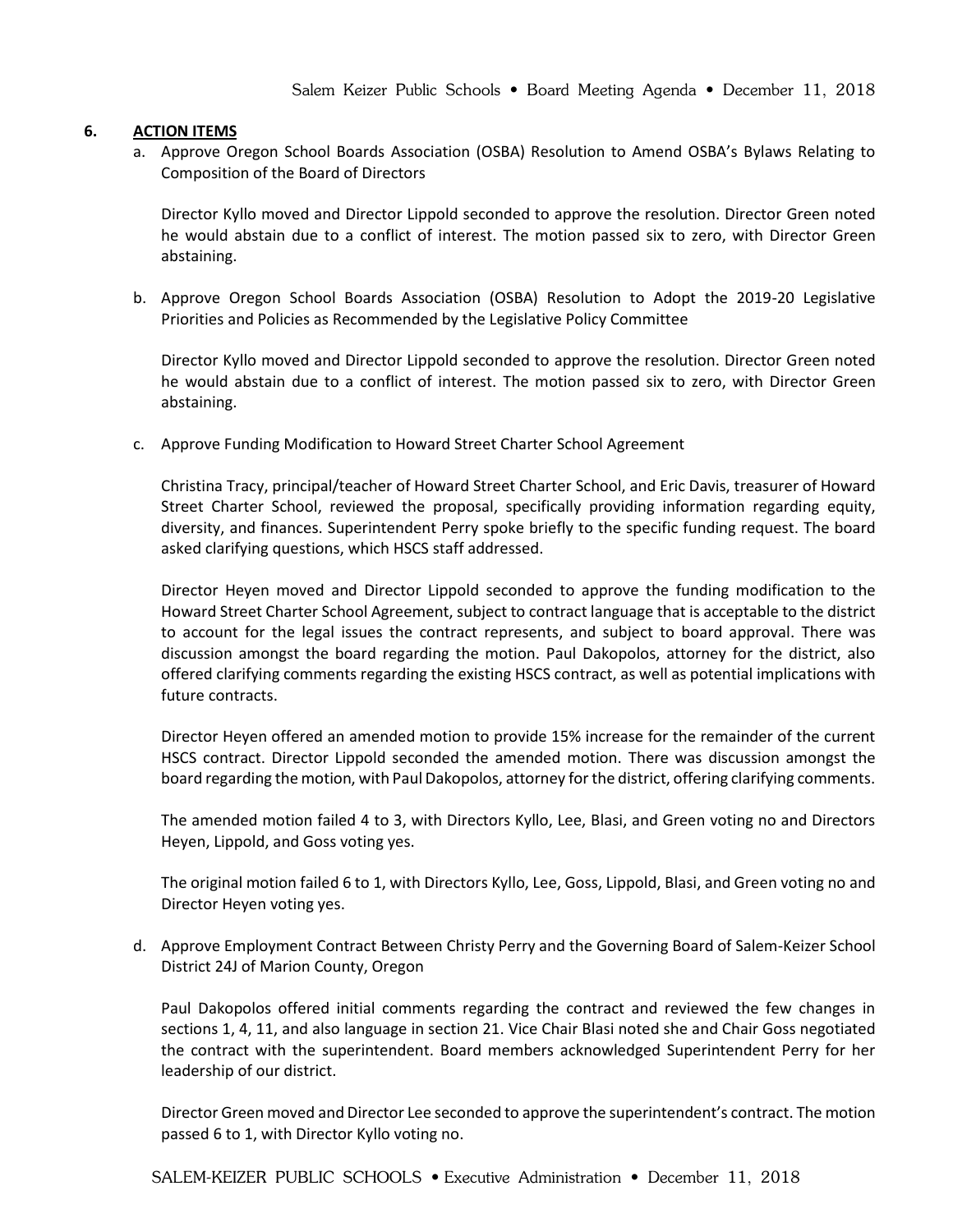### **7. CONSENT CALENDAR**

- a. Acceptance of Grants
- b. Personnel Actions

Director Blasi pulled Grant G181P1 Secondary Career Pathways Funding.

Director Green moved acceptance of the consent calendar, with the exception of Grant G181P1 Secondary Career Pathways Funding. Director Kyllo seconded the motion. The motion passed unanimously.

Superintendent Perry spoke to the grant funding for Career Pathways.

Director Green moved adoption of grant G181P1 Secondary Career Pathways Funding. Director Kyllo seconded. The motion passed unanimously.

#### **8. READINGS**

a. None

### **9. REPORTS**

a. Executive Limitation No. 7: Budgeting/Financial Planning

Superintendent Perry presented the EL report, highlighting the following:

- Worked through the budget process in connection with the Results Policy.
- Developed budget guide with clear language for ease in readability/understanding
- Last year, presented two supplemental budgets
- The district budgeted with purpose in the first year of biennium to maintain programs into the second year of the biennium.
- The district adjusted grant approval and authorization language in the board plate for clear appropriations categories.

Director Blasi commented on a couple pending EL items:

- The district has been prudent in the handling of PERS liability.
- Board leadership reviewed a recent hiring in response to a concern that was raised. They looked into the hiring, including connecting with the district's attorney, determining the contract is legal and there was not an EL violation.
- b. Boundary Review Task Force

Superintendent Perry referred to the BRTF report in the packet as the BRTF meeting is happening concurrent with this board meeting. The hope is they will have a recommendation for the board at the January board meeting.

c. Emergent Student Needs

Dr. Kraig Sproles, director of academic achievement, provided a report on emergent student needs. He provided a description of complex student behaviors, reviewing intensity and frequency, statewide trends, possible causes, what adverse childhood experiences are, impact on student well-being, importance of building resilience, and responses to these complex student behaviors. The board asked questions, which Dr. Sproles addressed. He noted there will be a series of presentations at upcoming board meetings.